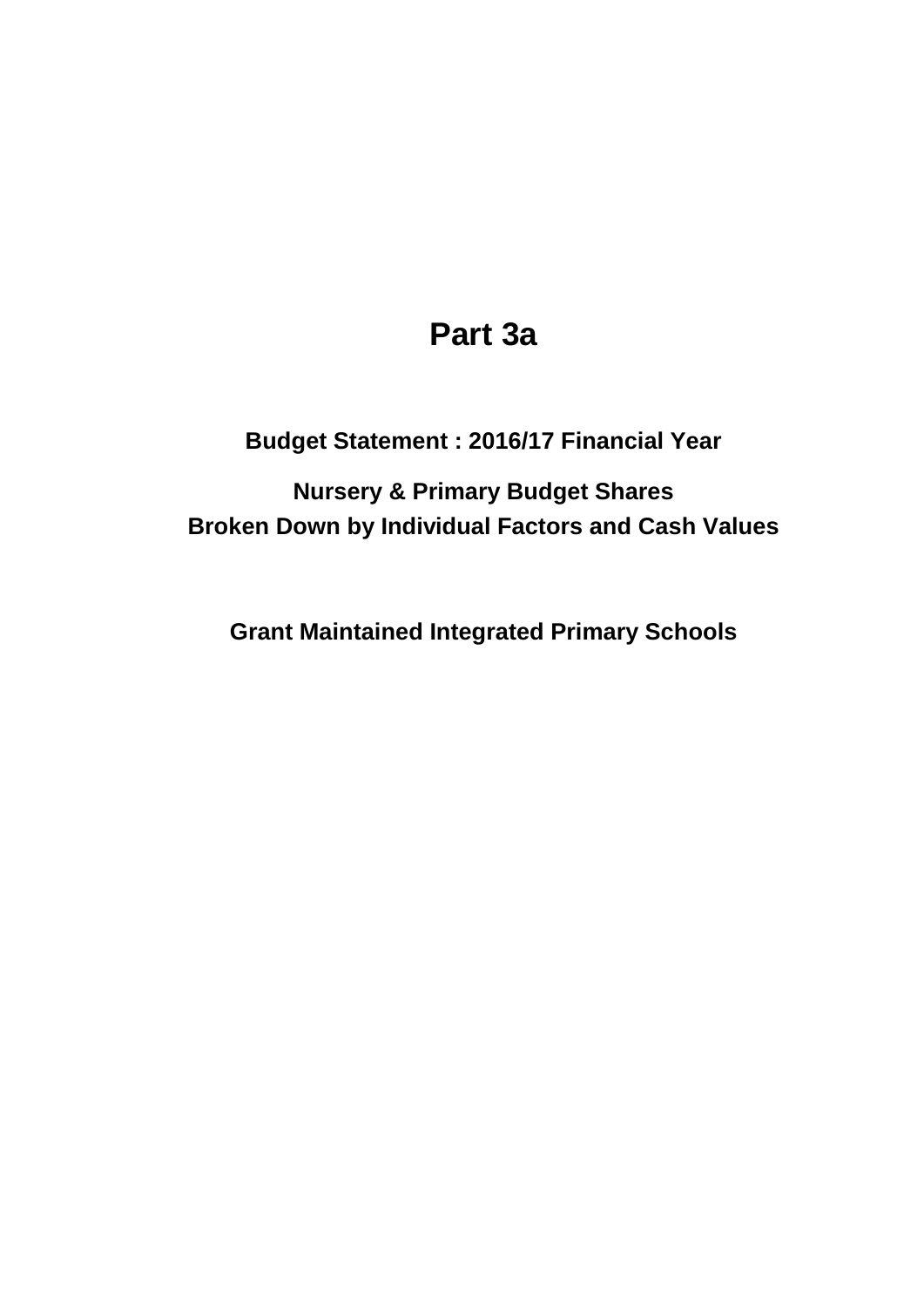## **Budget Statement - 2016/17 Financial Year**

## **Part 3a: Nursery & Primary Budget Shares - Factors and Cash Values**

Nursery & Primary Formula AWPU Cash Value: **£2,044.3799** (ie for a weighting of 1.00)

**.**

| <b>Pupil AWPU Factor</b> |                                             | <b>Total Pupils</b> | <b>Weighted AWPU</b><br><b>Funding per Pupil</b> | <b>Funding Allocated</b> | <b>Percentage of GMI</b><br><b>Primary Allocation</b> |
|--------------------------|---------------------------------------------|---------------------|--------------------------------------------------|--------------------------|-------------------------------------------------------|
|                          | P/T Nursery Class                           | 366                 | £1,829.72                                        | £669,678                 | 3.57%                                                 |
| F/T                      | <b>Nursery Class</b>                        | 133                 | £2,759.91                                        | £367,068                 | 1.96%                                                 |
|                          | <b>Total Nursery</b>                        | 499                 |                                                  | £1,036,746               | 5.53%                                                 |
|                          |                                             |                     |                                                  |                          |                                                       |
|                          | KS1 Year 1                                  | 870                 | £2,207.93                                        | £1,920,899               | 10.24%                                                |
|                          | Year <sub>2</sub>                           | 898                 | £2,207.93                                        | £1,982,721               | 10.57%                                                |
|                          | Year 3                                      | 810                 | £2,207.93                                        | £1,788,424               | 9.54%                                                 |
|                          | Year 4                                      | 833                 | £2,207.93                                        | £1,839,206               | 9.81%                                                 |
|                          | KS2 Year 5                                  | 777                 | £2,207.93                                        | £1,715,562               | 9.15%                                                 |
|                          | Year 6                                      | 764                 | £2,207.93                                        | £1,686,859               | 9.00%                                                 |
|                          | Year 7                                      | 767                 | £2,207.93                                        | £1,693,483               | 9.03%                                                 |
|                          | <b>Total Primary</b>                        | 5,719               |                                                  | £12,627,153              | 67.34%                                                |
|                          |                                             |                     |                                                  |                          |                                                       |
|                          | <b>Total Pupil AWPU Funding</b>             |                     |                                                  | £13,663,899              | 72.87%                                                |
|                          |                                             |                     |                                                  |                          |                                                       |
|                          | <b>AWPU Related Funding Factors</b>         | <b>Total Pupils</b> | <b>Weighted AWPU</b><br><b>Funding per Pupil</b> | <b>Funding Allocated</b> | <b>Percentage of GMI</b><br><b>Primary Allocation</b> |
|                          | <b>Children of Service Personnel</b>        |                     |                                                  |                          |                                                       |
|                          | <b>Total Primary Schools</b>                | 3                   | £408.88                                          | £1,227                   | 0.01%                                                 |
|                          | <b>Children of the Travelling Community</b> |                     |                                                  |                          |                                                       |
|                          | <b>Total Primary Schools</b>                | 5                   | £1,022.19                                        | £5,111                   | 0.03%                                                 |
|                          | <b>Looked After Children</b>                |                     |                                                  |                          |                                                       |
|                          | <b>Total Primary Schools</b>                | 39                  | £1,022.19                                        | £39,354                  | 0.21%                                                 |
|                          | <b>Newcomer Pupils</b>                      |                     |                                                  |                          |                                                       |
|                          | <b>Total Primary Schools</b>                | 265                 | £1,022.19                                        | £270,369                 | 1.44%                                                 |
|                          |                                             |                     |                                                  |                          |                                                       |
|                          | <b>Other Funding</b>                        | <b>Total Units</b>  | <b>Funding per Unit</b>                          | <b>Funding Allocated</b> | <b>Percentage of GMI</b><br><b>Primary Allocation</b> |
|                          | <b>Premises</b>                             |                     |                                                  |                          |                                                       |
|                          | Area Funding                                | 35,572              | £8.62                                            | £306,487                 | 1.63%                                                 |
|                          | <b>Pupil Related Funding</b>                | 6,035               | £85.67                                           | £517,014                 | 2.76%                                                 |
|                          | <b>Total Primary Schools</b>                |                     |                                                  | £823,500                 | 4.39%                                                 |
|                          | <b>Landlord Maintenance</b>                 |                     |                                                  |                          |                                                       |
|                          | <b>Total Primary Schools</b>                | 35,572              | £13.00                                           | £462,433                 | 2.47%                                                 |